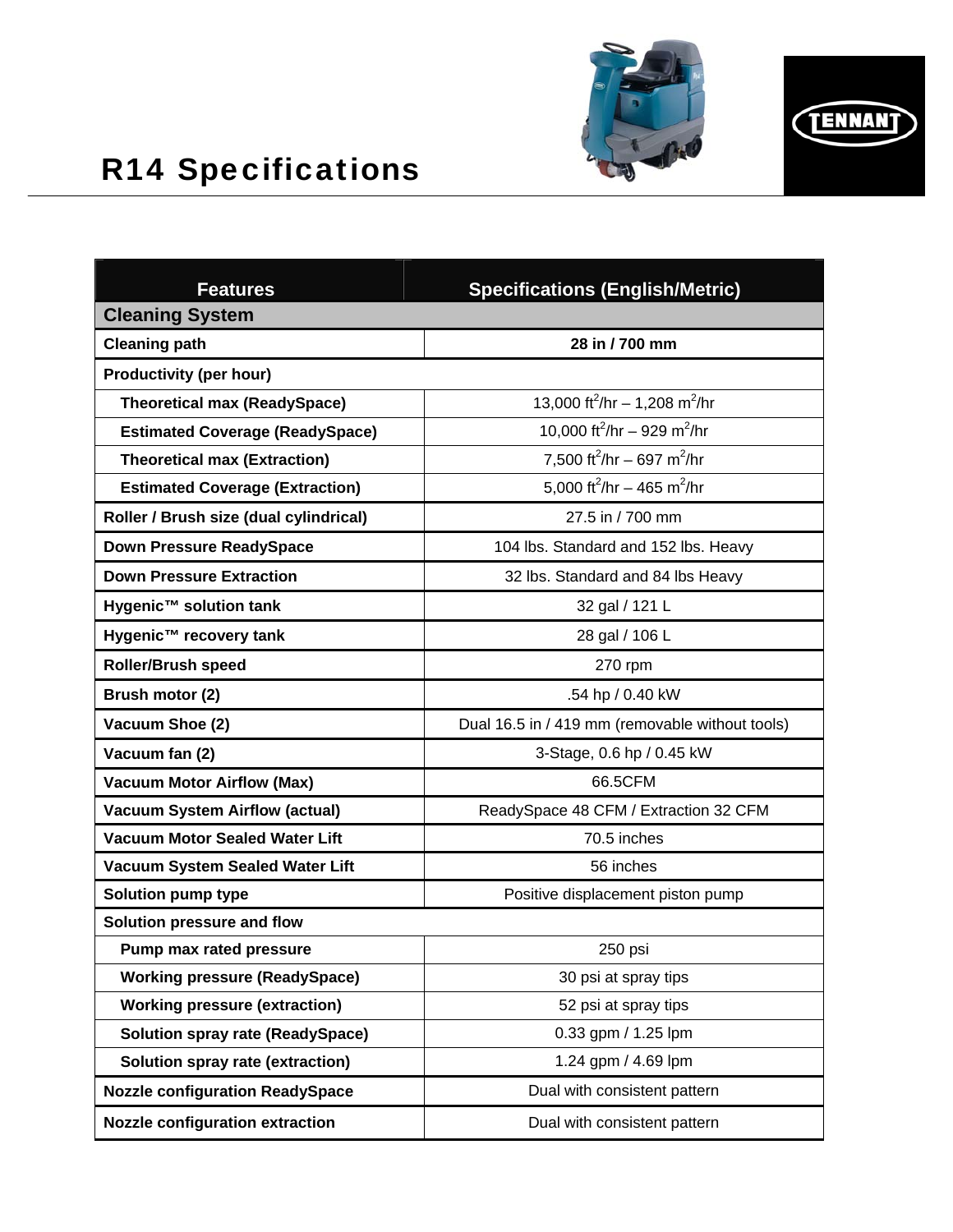



## R14 Specifications

| <b>Features</b>                              | <b>Specifications (English/Metric)</b> |
|----------------------------------------------|----------------------------------------|
| <b>Propelling system</b>                     |                                        |
| Propelling Speeds (all speeds variable to)   |                                        |
| <b>Transport forward</b>                     | 290 fpm / 88 mpm                       |
| <b>Transport reverse</b>                     | 175 fpm / 53 mpm                       |
| <b>ReadySpace cleaning standard</b>          | 100 fpm / 30 mpm                       |
| <b>ReadySpace cleaning maximum</b>           | 150 fpm / 46 mpm                       |
| <b>Extraction cleaning standard</b>          | 50 fpm / 15 mpm                        |
| <b>Extraction cleaning maximum</b>           | 75 fpm / 23 mpm                        |
| <b>Propel motor</b>                          | 1.1 hp / 0.85 kW                       |
| <b>Speed control</b>                         | Electronic                             |
| <b>Incline Propelling</b>                    |                                        |
| <b>Transport (empty for trailering)</b>      | 11 deg /19.25%                         |
| <b>Transport at gross weight</b>             | 6 deg /10.5%                           |
| <b>Working (ReadySpace or Extraction)</b>    | 3 deg /5%                              |
| <b>Battery and Charger Selections</b>        |                                        |
| <b>Standard capacity batteries (24-volt)</b> | 335 AH (@20hr discharge rate)          |
| -Maximum continuous run time                 | 3.0 hours                              |
| <b>Safety System</b>                         |                                        |
| <b>Seat switch</b>                           | Standard                               |
| Power shut-down switch                       | Standard                               |
| Automatic breaking & parking brake           | Standard                               |
| Sound level at operator ear                  | 73 dBa                                 |
| <b>Dimensions/Weight</b>                     |                                        |
| <b>Machine Length</b>                        | 61.5 in / 1560 mm                      |
| <b>Machine Width</b>                         | 31.5 in / 800 mm                       |
| Vacuum shoe path / scrub head                | 32.0 in / 813 mm                       |
| Minimum aisle turn                           | 64 in / 1630 mm                        |
| <b>Height</b>                                | 52 in / 1325 mm                        |
| Weight                                       |                                        |